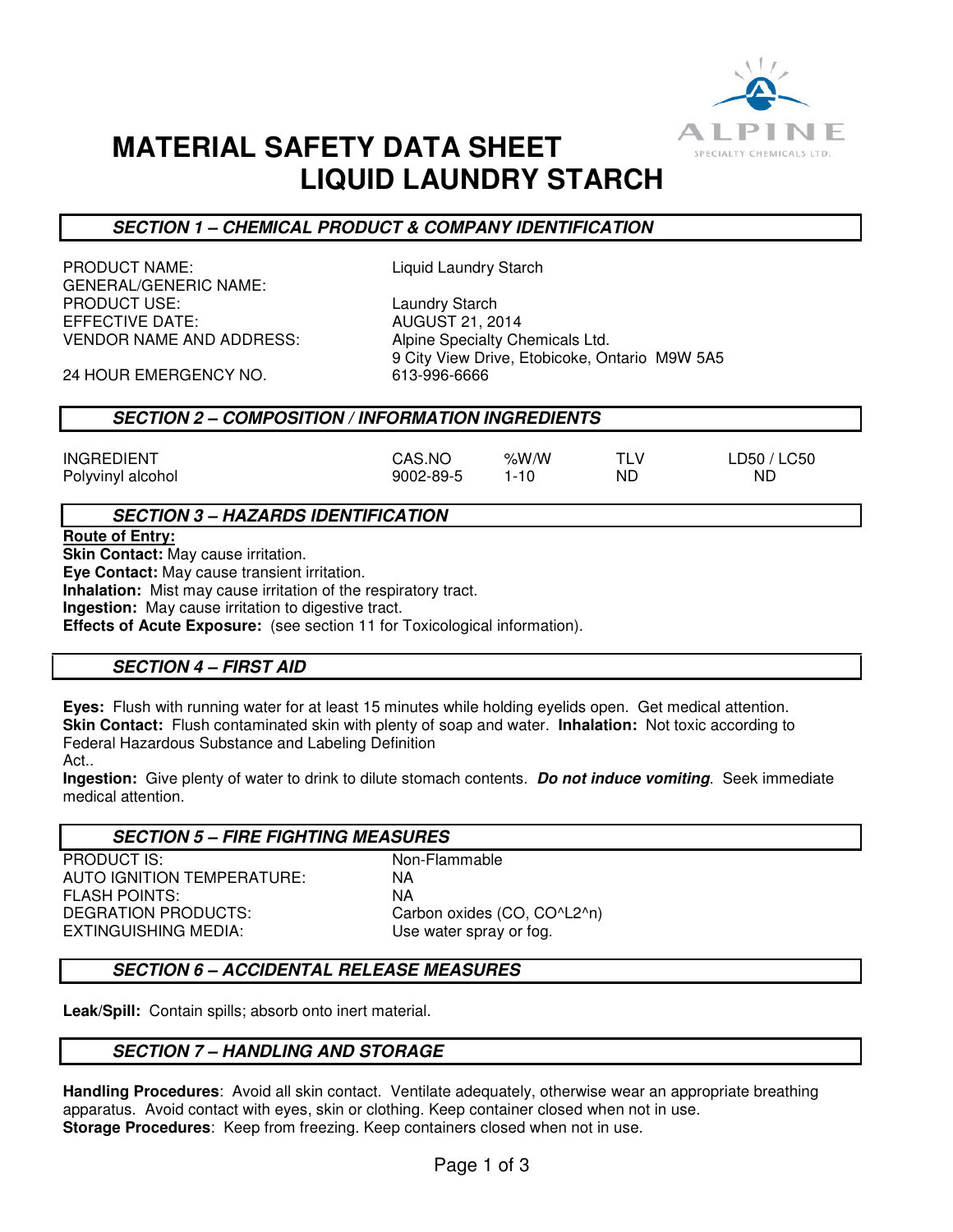# **MATERIAL SAFETY DATA SHEET LIQUID LAUNDRY STARCH**

## **SECTION 8 – EXPOSURE CONTROLS**

**PROTECTIVE EQUIPMENT TO BE USED:**  RESPIRATORY PROTECTION: Not required. VENTILATION: General ventilation adequate. PROTECTIVE GLOVES: Not required EYE PROTECTION: Safety Glasses<br>OTHER PROTECTIVE MEASURES: Ensure that eye Ensure that eyewash stations are proximal to the work station location. Avoid eye contact. Store at room temperature. Keep out of reach of children and pets.

#### **SECTION 9 – PHYSICAL PROPERTIES**

PHYSICAL STATE: Liquid Opaque APPEARANCE AND ODOUR: White odourless liquid ODOUR THRESHOLD: ND SPECIFIC GRAVITY:  $1.04 - 1.08$  (water=1) VAPOUR PRESSURE: The highest known value is 17.2 mm Hg @ 20 $\degree$  C. (Water) VAPOUR DENSITY: Weighted average: 1 (air = 1) PH Concentrate 4 - 5 EVAPORATION RATE: ND INITIAL BOILING POINT: 100°C (212°F) WATER SOLUBILITY: Easily soluble in cold water, hot water, and methanol.

FREEZING POINT: 0<sup>o</sup>C

## **SECTION 10 – STABILITY AND REACTIVITY**

STABILITY: STABILITY: INCOMPATIBILITY: NA HAZARDOUS DECOMPOSITION PRODUCTS: See fire degradation products. REACTIVITY: Not considered to be reactive.

## **SECTION 11 – TOXICOLIGICAL INFORMATION**

| THRESHOLD LIMIT VALUE:                     | ND.                                                             |  |  |  |
|--------------------------------------------|-----------------------------------------------------------------|--|--|--|
| EFFECTS OF ACCUTE EXPOSURE:                | None known                                                      |  |  |  |
| SKIN CONTACT:                              | May cause irritation.                                           |  |  |  |
| EYE CONTACT:                               | May cause irritation. May cause damage if not treated properly. |  |  |  |
| INHALATION:                                | None expected.                                                  |  |  |  |
| INGESTION:                                 | May cause irritation to digestive tract.                        |  |  |  |
| EFFECT OF CHRONIC EXPOSURE:                | None known                                                      |  |  |  |
| <b>IRRITANCY OF PRODUCT:</b>               | Minimal                                                         |  |  |  |
| CARCINOGENICITY:                           | ND.                                                             |  |  |  |
| SENSITIZATION TO MATERIAL:                 | ND.                                                             |  |  |  |
| REPRODUCTION TOXICITY:                     | ND.                                                             |  |  |  |
| TERATOGENTICITY:                           | ND.                                                             |  |  |  |
| MUTAGENICITY:                              | ND.                                                             |  |  |  |
| AFATIALLIA – FAALALAIALLI AALIAIRER LTIALI |                                                                 |  |  |  |

## **SECTION 12 – ECOLOLGICAL CONSIDERATION**

Material is biodegradable and essentially non-toxic

## **SECTION 13 – DISPOSAL CONSIDERATIONS**

**Waste Disposal:** In accordance with federal, provincial or local government requirements.

## **SECTION 14 – TRANSPORT INFORMATION**